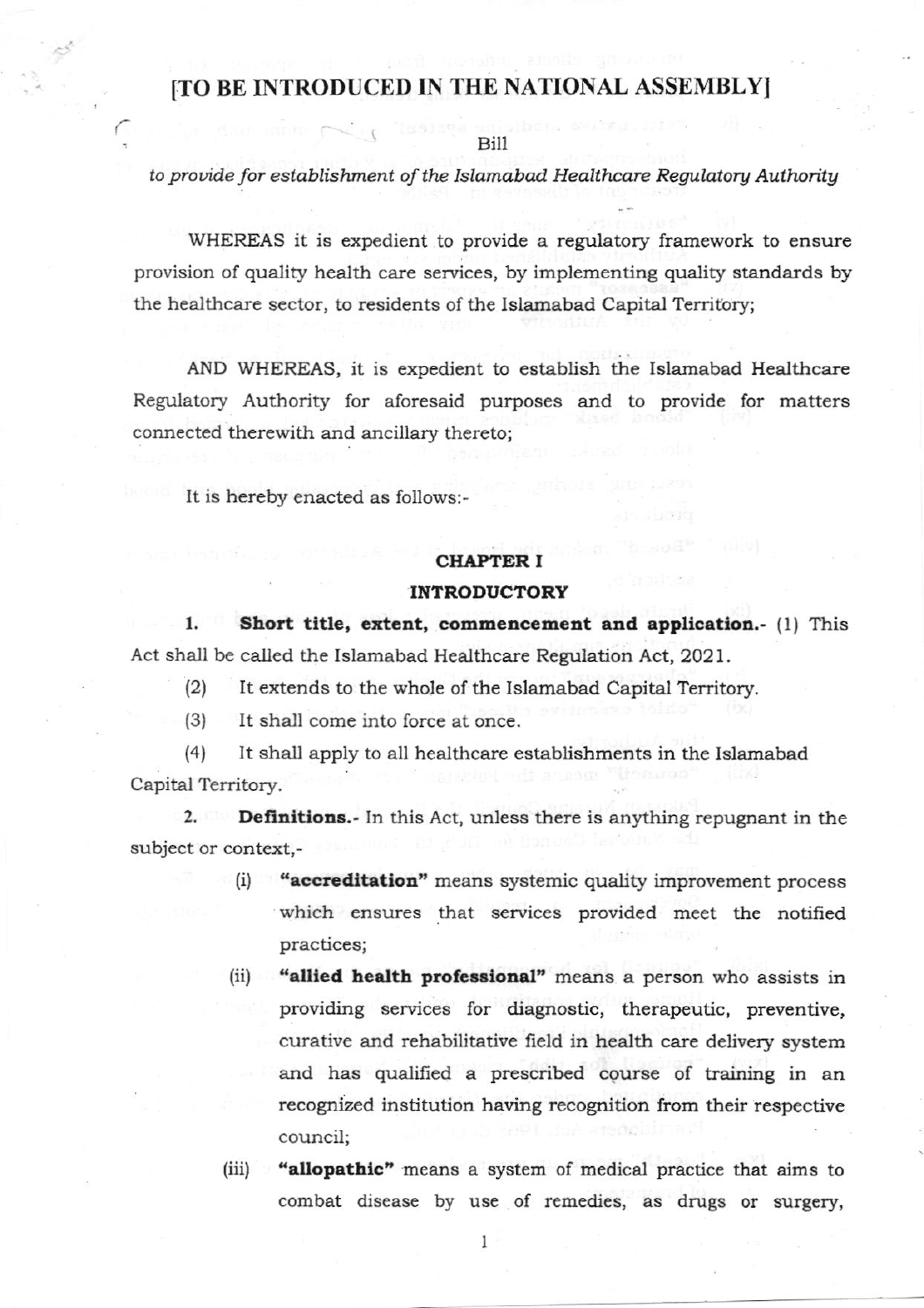producing effects different from or incompatible with those produced by the disease being treated;

"alternative medicine system" means unani, tibb, ayurveda,  $(iv)$ homoeopathic, acupuncture or any other recognized system of treatment of diseases in Pakistan;

ſ,

- "authority" means Islamabad Healthcare Regulatory  $(v)$ Authority established under section 3;
- "assessor" means an expert or group of experts commissioned  $(vi)$ by the Authority or any other recognized institution or organization for assessment of quality of a health care establishment;
- "blood bank" includes private, Government or armed forces  $(vii)$ blood banks maintained for the purpose of receiving, reserving, storing, analyzing and processing blood and blood products;
- "Board" means the Board of the Authority constituted under  $(viii)$ section 5;
	- "brain dead" means irreversible loss of brain and brain-stem  $(ix)$ functions simultaneously;
	- "chairperson" means the Chairperson of the Board;  $(x)$
	- "chief executive officer" means the chief executive officer of  $(xi)$ the Authority;
- "council" means the Pakistan Medical and Dental Council, the  $(xii)$ Pakistan Nursing Council, the National Council for Homeopathy, the National Council for Tibb, the Pharmacy Council, as the case may be, or such other councils constituted by Federal Government to regulate various cadres of healthcare professionals;
- "council for homeopathy" means the National Council for  $(xiii)$ Homeopathy constituted under the Unani, Ayurvedic and Homoeopathic Practitioners Act, 1965 (II of 1965);
- $(xiv)$ "council for tibb" means the National Council for Tibb constituted under the Unani, Ayurvedic and Homoeopathic Practitioners Act, 1965 (II of 1965);
- "death" means an irreversible cessation of the entire function  $(xv)$ of brainstem;

 $\overline{2}$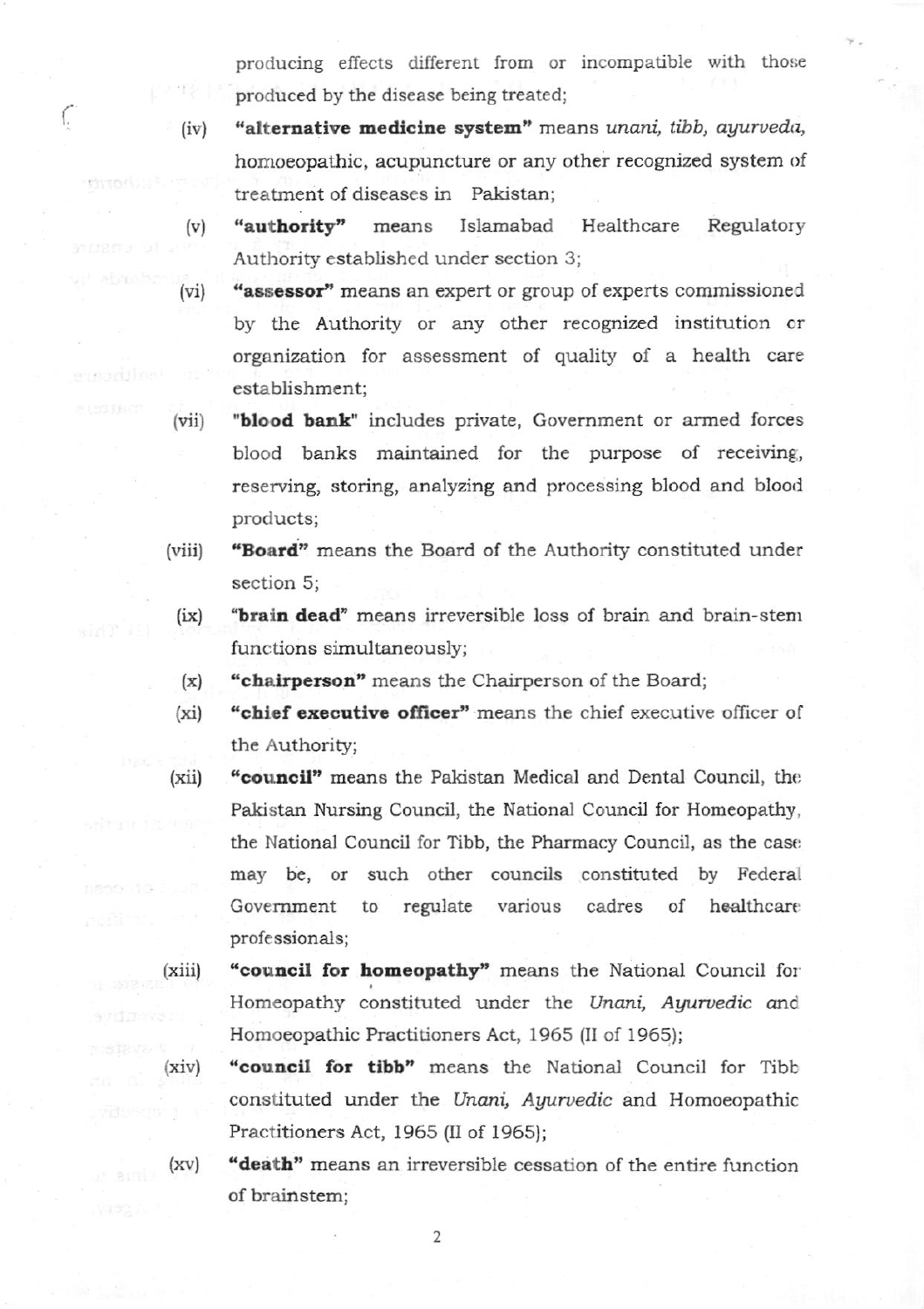"donor" means a person who donates any part of his body  $(xvi)$ organ, tissue or cell;

ſ

- "equipment" includes all electrical, electronic, mechanical,  $(xvii)$ laser, scanning, x-ray. imaging, analyzing and testing machinery, equipment, device, tools, apparatus, including various utensils and related material and chemical or other substances which are used to determine the performance, functionality, disorder, ailment or any other effect on state of health of human;
- "evaluation committee on human organs transplant" means (xviii) a committee appointed under section 31;
	- "fund" means the Islamabad Healthcare Regulatory Authority  $(xix)$ Fund created under this Act:
	- "healthcare establishment" means any premises used or  $(xx)$ intended to be used for the provision of healthcare services, including but not limited to a hospital, teaching hospitals, surgical centers, maternity homes, nursing homes, clinics, blood banks, dispensaries, dentistries, dental clinics. clinical laboratories, x-ray laboratories, diagnostic centers, ambulatories, cosmetic centers, psychiatric hospitals, burn units, psychiatric nursing home, community mental health center, hemodialysis center, dialysis centre, patient rehabilitation center, slimming clinic or centre, hair transplant clinic, domiciliary care, home based services and such other healthcare or health-related premises as the Federal Government may, by notification in the official Gazette, specify;
- "healthcare professional" means a medical practitioner and  $(xxi)$ dentist registered with the Pakistan Medical Commission. nurse, midwife, community midwife, female family workers or lady health visitor registered with the Pakistan Nursing Council, a tabib registered with the National Council for Tibb or homeopathic practitioner registered with the National Council for Homeopathy or pharmacist registered under the Pharmacy Council of Pakistan Act, 1967 (XI of 1967) or paramedic, allied health professional or physiotherapist, psychologist or any other person qualified and permitted by

3